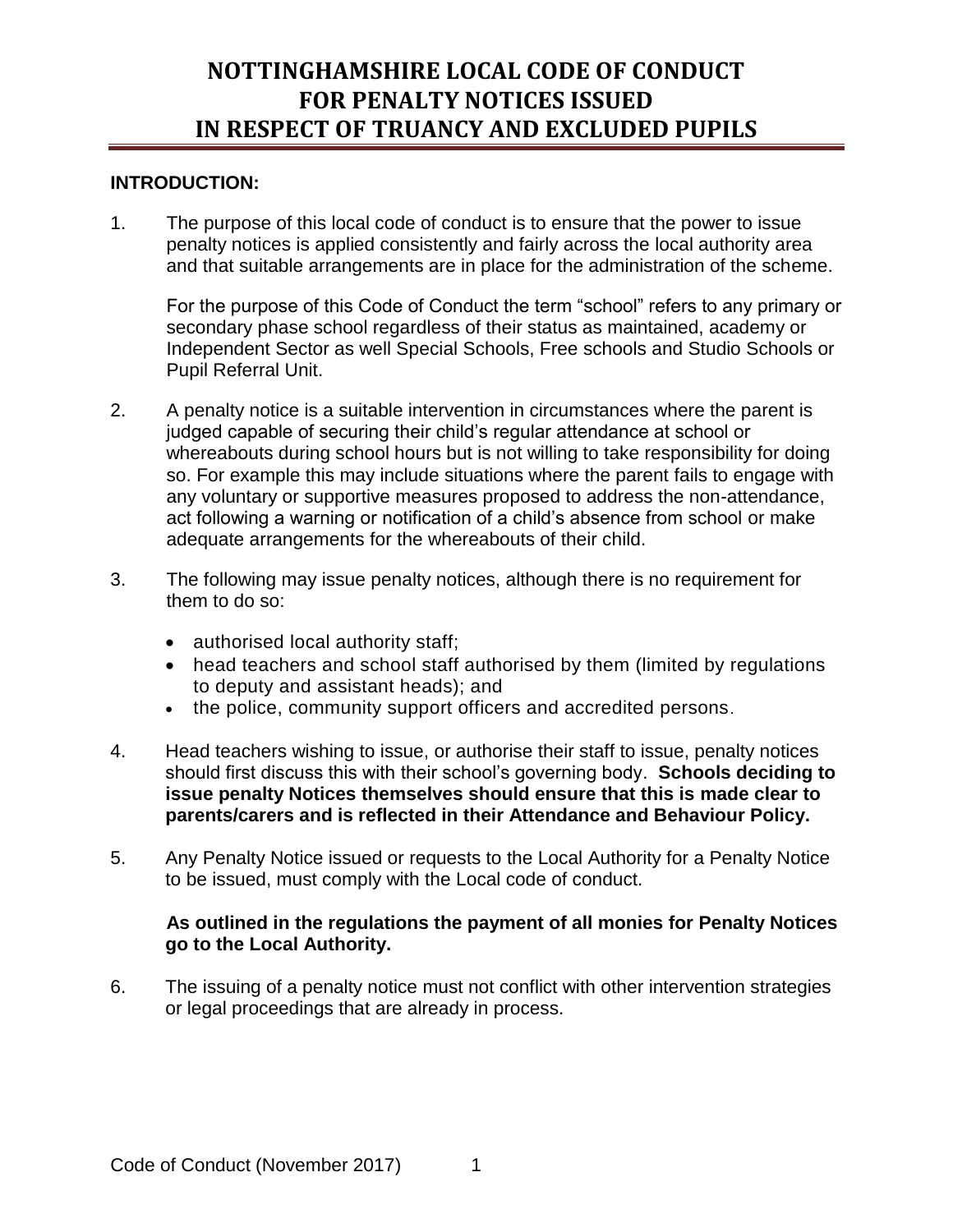## **LEGAL BASIS FOR ISSUING PENALTY NOTICES**

- 7. This code of conduct has been drawn up to comply with The Education (Penalty Notices) (England) Regulations 2007 that came into force on 1<sup>st</sup> September 2007. These regulations were subsequently updated in 2012 and 2013.
- 8. This code of conduct applies to the parents of children of compulsory school age who are registered at a maintained school, a pupil referral unit, an Academy, a city technology college, or a city college for the technology of the arts and those attending alternative provision.

#### **Definition of a parent**

9. All those recognised as a parent under section 576 of the Education Act 1996 are parents for the purposes of this code of conduct. A penalty notice may be issued to each parent liable for the offence or offences.

#### **Parental responsibility for regular school attendance**

1. Sections 444A and 444B of the Education Act 1996 (introduced by section 23 of the Anti-social Behaviour Act 2003) introduced penalty notices as an alternative to prosecution under section 444. Parents may discharge their potential liability for conviction for an offence under section 444 by paying a penalty.

### **There is no legal requirement for a penalty notice to be issued before proceeding to prosecution through the magistrates court.**

### **Parental responsibility for the whereabouts of excluded pupils**

11. Section 103 of the Education and Inspections Act 2006 places a duty on parents in relation to an excluded pupil. A parent has to ensure that their child is not present in a public place during school hours without reasonable justification during the first five days of each and every fixed period or permanent exclusion.

The **Attendance Register** is a **Legal Document** and must be treated as such at all times. The register **must** be maintained as a wholly accurate and current record of an individual student's education provision and their attendance at that provision.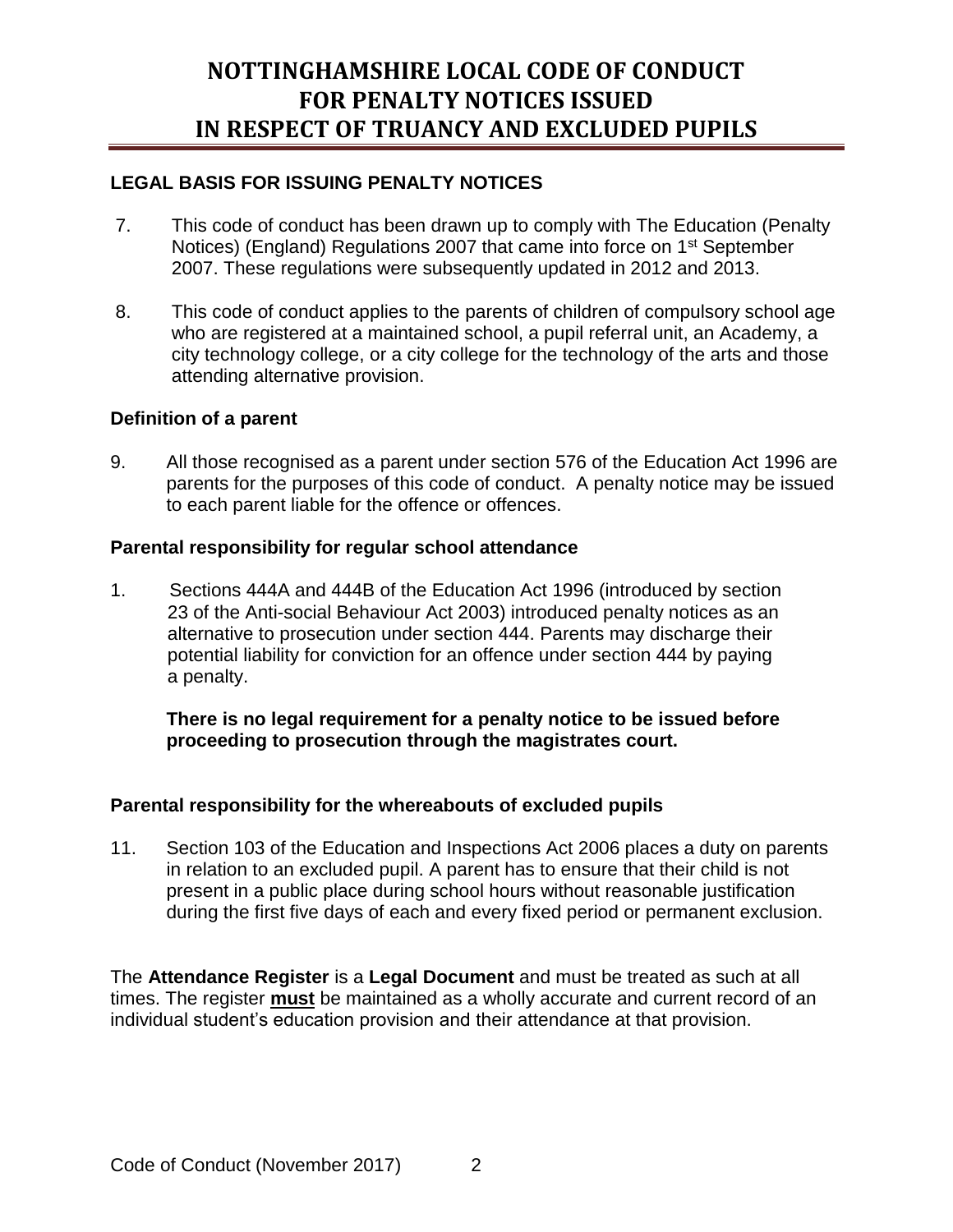#### **ISSUING PENALTY NOTICES**

12. In Nottinghamshire, both the Local Authority (through the Family Service) and Schools can issue penalty notices.

Any School deciding to issue a Penalty Notice is responsible for :

- keeping accurate records as outlined in the Penalty Notice Toolkit and **Guidance**
- ensuring that the maximum number of notices issued to a parent as set out in this document is not exceeded,
- ensuring that a notice is not issued where court proceedings are being considered and that duplicate notices are not issued.

The Local Authority through the Family Service will be responsible for the collection of the penalty and where a Penalty Notice is unpaid (and the code of conduct has been followed in the issuing of the penalty) will take legal action under section 444(1) of the Education Act 1996 for the original offence.

**Please Note:** A high proportion of Penalty Notices are unpaid and therefore may result in prosecution through the Single Justice Process or a Magistrates court for the original offence. Therefore it is essential that there is good written evidence that **(a)** the parent knew of the consequences of the absence and **(b)** that in the case of general unauthorised absence the parents/family were offered the opportunity to discuss and receive support to identify and overcome any barriers to school absence).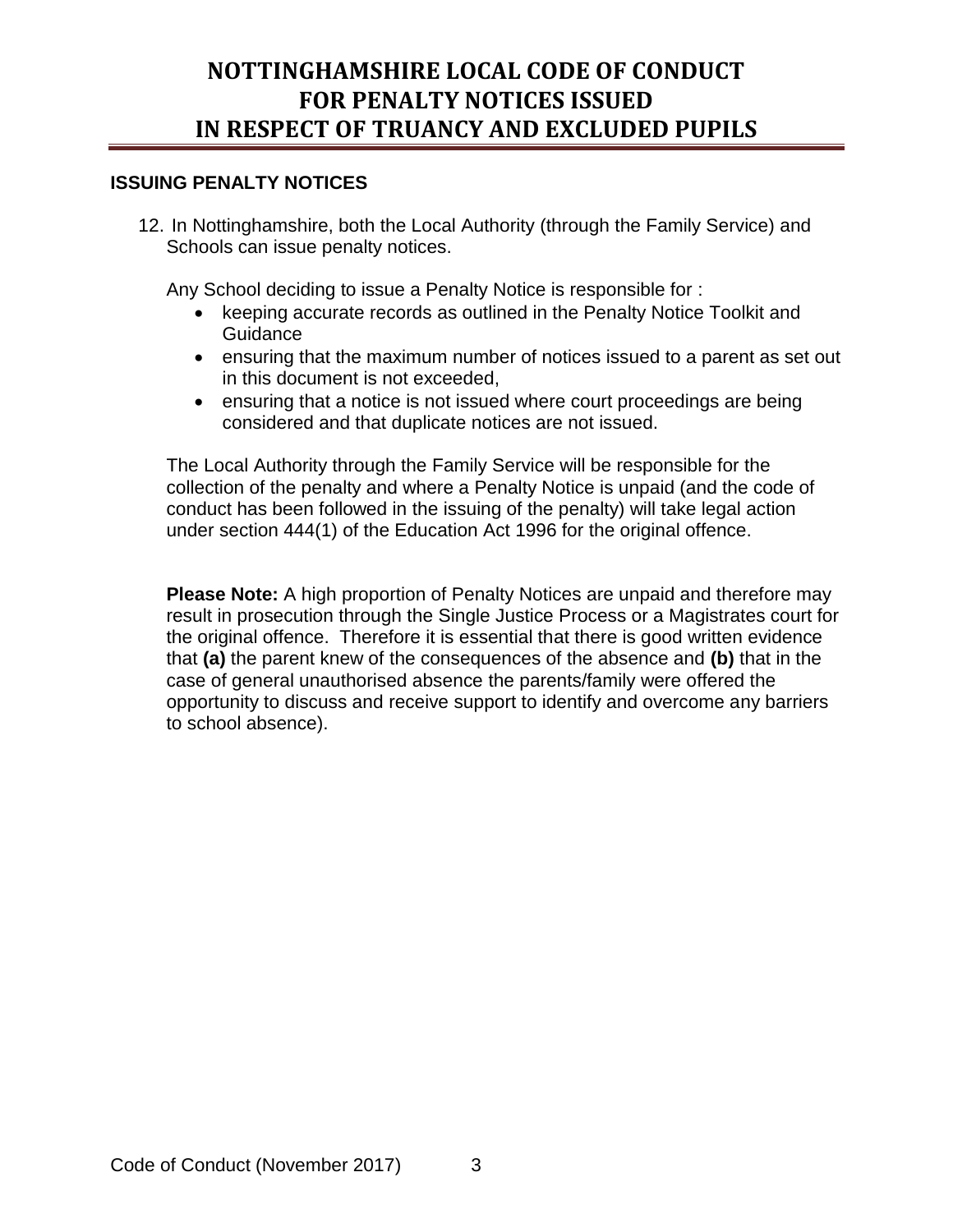#### **ISSUING PENALTY NOTICES FOR AN UNAUTHORISED LEAVE OF ABSENCE IN TERM TIME**

13. Penalty Notice Fines may be issued as follows:

#### **Persistent Absence**

If the unauthorised absence is in excess of 3 days (6 sessions) over a 6 week rolling period then the school can issue or ask the Local Authority to issue Penalty Notices to each parent for each child to whom persistent absence applies.

In these cases the Local Authority may also consider what services or measures may be provided to prevent or reduce further unauthorised absence including support and interventions through the Family Service.

#### **Holidays During School Term Time**

If the school has evidence that a parent has removed a child from school for the purposes of a holiday during term time without authorisation and the level of absence is in excess of 3 days (6 sessions) in total over a 6 week rolling period, then the school can issue or request the Local Authority to issue Penalty Notices to each parent for each child to whom unauthorised absence applies.

The standard of evidence required will be the same as that required for court cases brought under section 444(1) of the Education Act 1996. ).

The evidence should include a warning to the parent(s) alerting them that a PN may be issued or requested should an unauthorised absence occur that meets the threshold.

Where a penalty notice is unpaid with the 28 day deadline, it will be necessary for the person who issued a penalty notice to provide evidence for the court case by way of a Section 9 Statement (a witness statement admissible in court under the Criminal Justice Act and the Magistrates' Courts Act and Rules).

An Enforcement Lead from the Family Service will consult with the person providing the Section 9 Statement and offer guidance as required and arrange for the Section 9 Statement to be completed in the appropriate format.

If the defendant requests the author of a Section 9 Statement to be present at the court hearing the Local Authority will notify the person concerned as soon as such a request is made.

15. A parent will be issued with no more than two penalty notices, relating to the same child, within a twelve month period.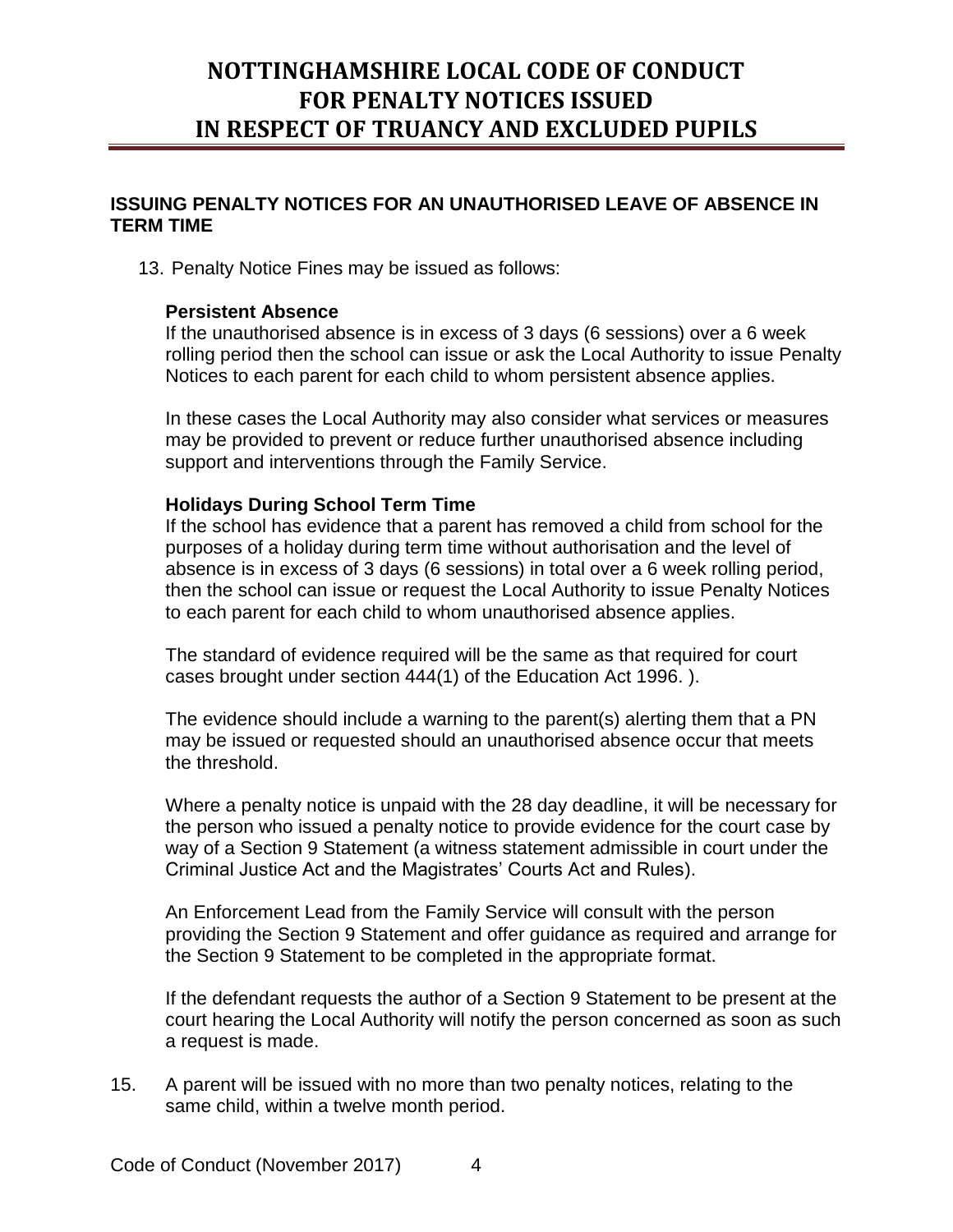#### **Where notices are issued by the Local Authority:**

- 16. The Family Service Enforcement Lead for each area will receive requests for penalty notices to be issued from those persons authorised to issue such notices and will oversee the process.
- 17. Where the issue of a penalty notice is requested it will be necessary for the Family Service Enforcement Lead to receive details of the pupil's absence and the evidence that will be available to present to the magistrates' court should the penalty be unpaid.

### **Where notices are issued by the School / Academy:**

- 18. The designated person authorised by the Head Teacher to issue a Penalty Notice will oversee the process.
- 19. **Before the issue of a penalty notice is requested it will be necessary for the designated person to check the pupil's absence and the evidence that will be available to present to through Single Justice or at magistrates' court should the penalty be unpaid.**
- 20. Where a penalty notice has been issued the designated person will provide a copy to the Family Service Enforcement Lead within one week.
- 21. The Family Service Enforcement Lead will monitor payment of the penalty and where payment is not received the LA will prosecute for the offence to which the notice applies or withdraw the notice (which can only be done in limited circumstances). All fines must be paid within the required timescales as set out in the national regulations. **There will be no flexibility to allow for the late payment of fines**

**Please Note: The Local Authority will only prosecute those cases where the Code of Conduct has been followed fully in the issuing of the Penalty Notice.**

### **ISSUING PENALTY NOTICES FOR EXCLUSION**

- 22. For notices issued by the Local Authority**,** The Family Service Enforcement Lead for each area will receive requests for penalty notices to be issued from those persons authorised to issue such notices and will oversee the process.
- 23. Where penalty notices are issued by the school, the designated person authorised by the Head Teacher will oversee the process of issuing the notice in line with the Code of Conduct.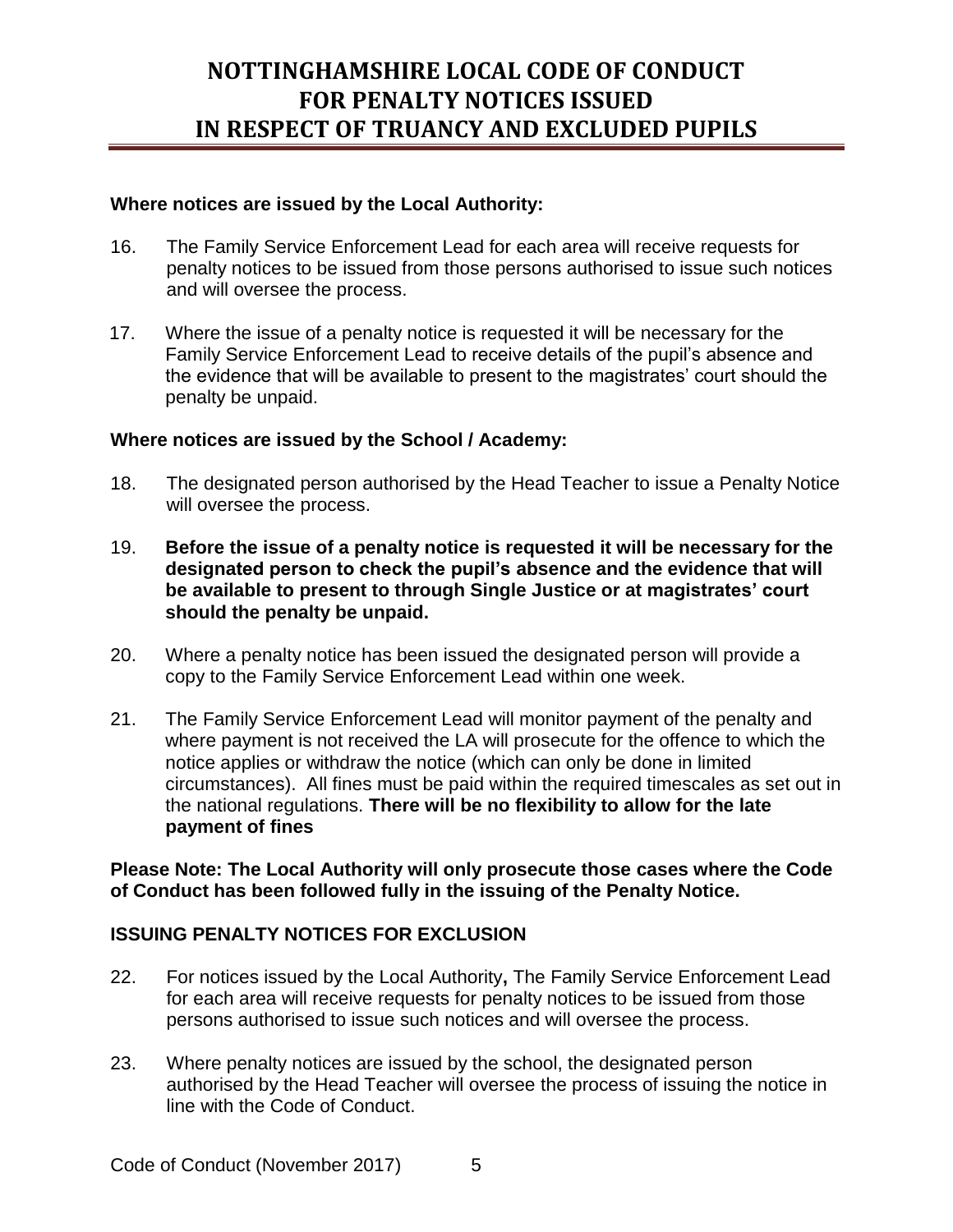- 24. A penalty notice may only be issued when there is no reasonable justification for the child being in public at the times set out in the next paragraph. Reasonable justification may include pre-arranged medical and dental appointments or emergency appointments. It might also be necessary for a child to accompany a parent with similar appointments if the parent considers it inappropriate to leave the child unsupervised. Attendance at a court hearing or an interview at a police station or with the Youth Offending Service may also provide reasonable justification.
- 25. Where a penalty notice is requested by a school, it will be necessary for the Family Service Enforcement Lead to receive from the school evidence that a notice under section 104 of the Education and Inspections Act 2006 has been given to a parent of the pupil.

Where the school is issuing the Penalty Notice, the designated person in school is responsible for checking that a notice under section 104 of the Education and Inspections Act 2006 has been given to a parent of the pupil.

In addition to the above, the person issuing the notice must have evidence that the excluded pupil was present in a public place during school opening hours without reasonable justification. The time and date must be provided to ensure that this falls within the time the school at which the pupil is on roll is open and that the incident occurred within the period set out in the notice issued under section 104 of the Education and Inspections Act 2006.

Before requesting or issuing a Penalty Notice the school will need to evidence that they have checked that there was no reasonable justification for the child or young person being in a public place and that the parent had been told verbally or by letter that an excluded child cannot be seen in a public place.

Where a penalty has not been paid, it will be necessary for the person who requested the issue of a penalty notice to provide evidence for the court case by way of a Section 9 Statement (a witness statement admissible in court under the Criminal Justice Act and the Magistrates' Courts Act and Rules).

The Family Service Enforcement Lead for each area will consult with the person providing the Section 9 Statement and offer guidance as required and arrange for the Section 9 Statement to be completed in the appropriate format.

If the defendant requests the author of a Section 9 Statement to be present at the court hearing the LA will notify the person concerned as soon as such requests are made.